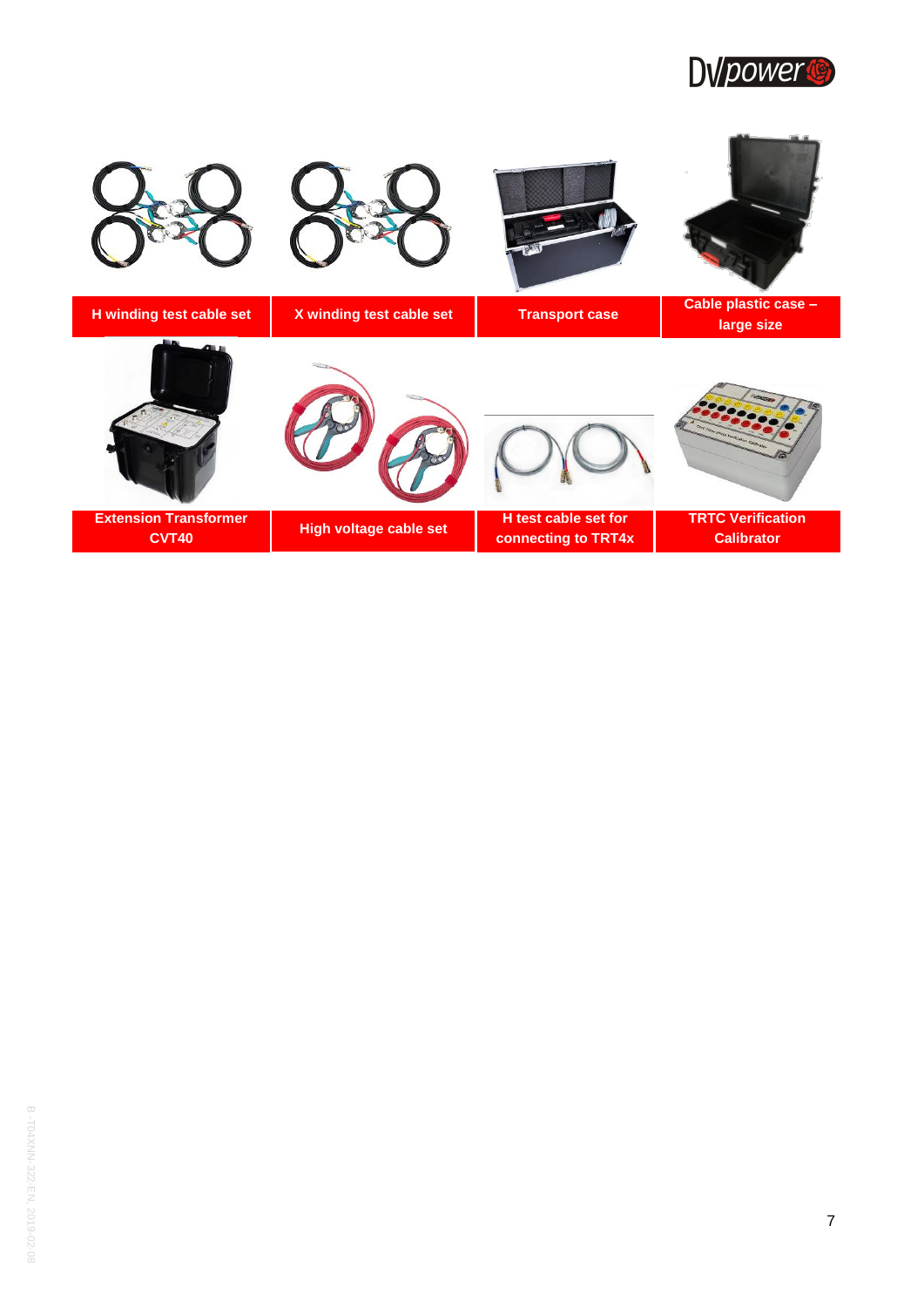

## **Order Info**

| <b>Instrument</b>                                      | <b>Article No</b> |
|--------------------------------------------------------|-------------------|
| True Three-phase Transformer Turns Ratio Tester TRT40A | TRT40AX-N-00      |
| True Three-phase Transformer Turns Ratio Tester TRT43A | TRT43AX-N-00      |

## **Included accessories**

Windows -based DV -Win PC software including USB cable

Tap changer control cable 5 m (16.4 ft)

- Mains power cable
- Ground (PE) cable

| <b>Recommended accessories</b>                              | <b>Article No</b> |
|-------------------------------------------------------------|-------------------|
| H winding test lead set, 4 x 10 m (32.8 ft) with TTA clamps | HC-10-4FMCWC      |
| (compatible with TWA and TRT series)                        |                   |
| X winding test lead set, 4 x 10 m (32.8 ft) with TTA clamps | XC-10-4FFCWC      |
| (compatible with TWA and TRT series)                        |                   |
| Cable plastic case - large size                             | CABLE-CAS-03      |
| Transport case                                              | HARD-CASE-LC      |

| <b>Optional accessories</b>                                       | <b>Article No</b> |
|-------------------------------------------------------------------|-------------------|
| H winding test lead set, $4 \times 5$ m (16.4 ft) with TTA clamps | HC-05-4FMCWC      |
| (compatible with TWA and TRT series)                              |                   |
| X winding test lead set, 4 x 5 m (16.4 ft) with TTA clamps        | XC-05-4FFCWC      |
| (compatible with TWA and TRT series)                              |                   |
| H winding test lead set, 4 x 15 m (49.2 ft) with TTA clamps       | HC-15-4FMCWC      |
| (compatible with TWA and TRT series)                              |                   |
| X winding test lead set, 4 x 15 m (49.2 ft) with TTA clamps       | XC-15-4FFCWC      |
| (compatible with TWA and TRT series)                              |                   |
| H winding test lead set, 4 x 20 m (65.6 ft) with TTA clamps       | HC-20-4FMCWC      |
| (compatible with TWA and TRT series)                              |                   |
| X winding test lead set, 4 x 20 m (65.6 ft) with TTA clamps       | XC-20-4FFCWC      |
| (compatible with TWA and TRT series)                              |                   |
| H winding cable extension set, $4 \times 5$ m (16.4 ft)           | HE-05-4FMCFC      |
| (compatible with TWA and TRT series)                              |                   |
| X winding cable extension set, $4 \times 5$ m (16.4 ft)           | XE-05-4FFCMC      |
| (compatible with TWA and TRT series)                              |                   |
| H winding cable extension set, 4 x 10 m (32.8 ft)                 | HE-10-4FMCFC      |
| (compatible with TWA and TRT series)                              |                   |
| X winding cable extension set, 4 x 10 m (32.8 ft)                 | XE-10-4FFCMC      |
| (compatible with TWA and TRT series)                              |                   |
| H winding cable extension set, 4 x 15 m (49.2 ft)                 | HE-15-4FMCFC      |
| (compatible with TWA and TRT series)                              |                   |
| X winding cable extension set, 4 x 15 m (49.2 ft)                 | XE-15-4FFCMC      |
| (compatible with TWA and TRT series)                              |                   |
| H winding test lead set, $4 \times 5$ m (16.4 ft) with TTA clamps | HC-05-4TRTMW      |